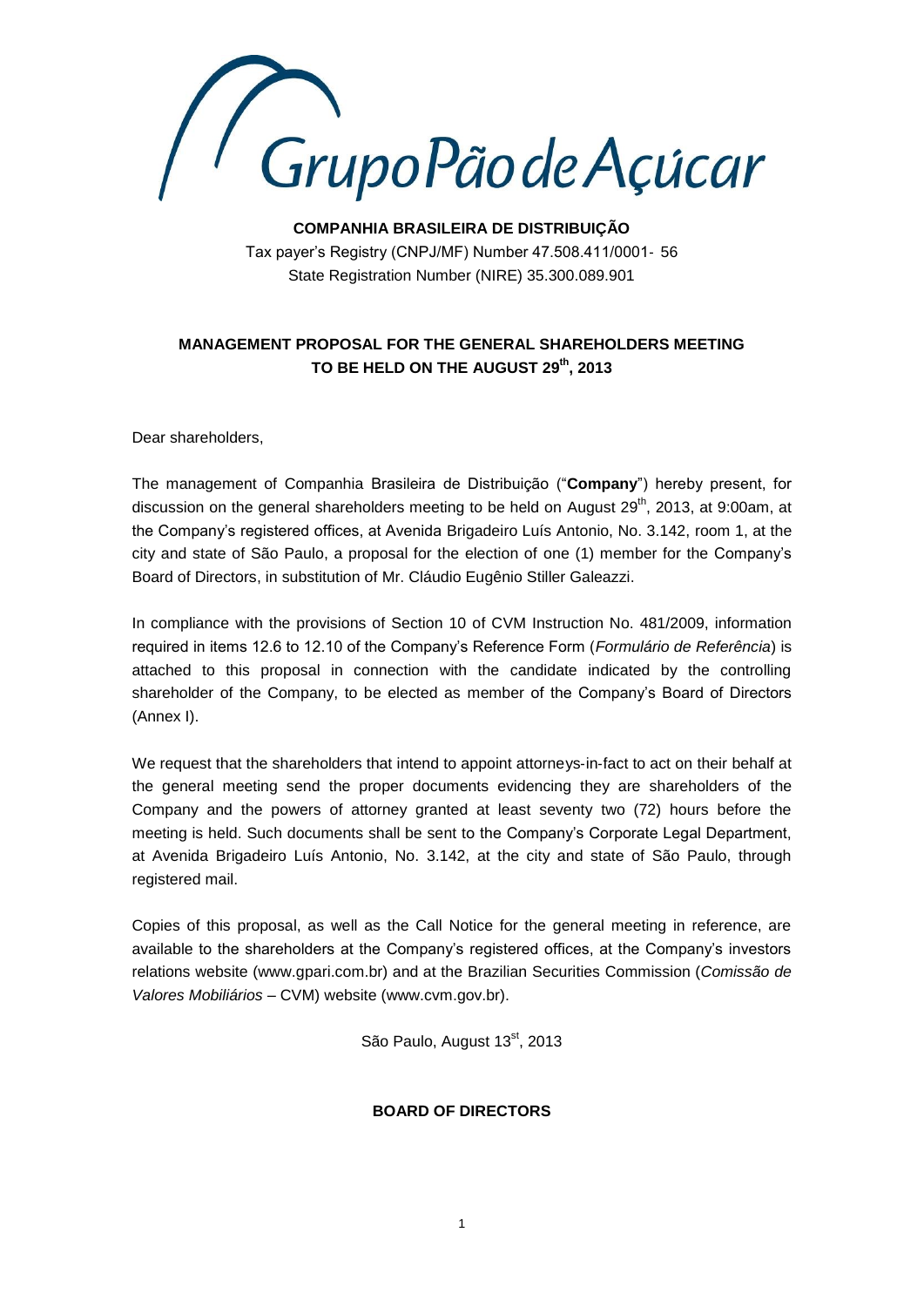

### **ANNEX I**

# **Information of the candidates for the position of members of the Company's Board of Directors Items 12.6 to 12.10 of the Company's Reference Form**

**12.6. In relation to each of the members of management and fiscal council, indicate, in a chart:**

| Name:                                   | <b>Modesto Carvalhosa</b>                            |
|-----------------------------------------|------------------------------------------------------|
| Age:                                    | 81 years old                                         |
| Profession:                             | Attorney                                             |
| CPF or passport number:                 | 007.192.698-49                                       |
| Elective position (aimed):              | Member of the Board of Directors                     |
| Election date (aimed):                  | August 29th, 2013                                    |
| Tenure from (aimed):                    | August 29th, 2013                                    |
| Term of office:                         | Until the 2014 annual shareholders meeting           |
| Other positions or functions performed  |                                                      |
| in the Company:                         |                                                      |
| Indication<br>appointed<br>wheter<br>by | Appointed by Wilkes<br>Participações<br>S.A.,<br>the |
| controlling shareholder or not:         | Company's controlling shareholder                    |

**12.7. Provide information of item 12.6 in relation to members of committees provided for in the Bylaws, as well as audit, risk, financial and compensation committees, even if such committees or bodies are not provided for in the Bylaws:**

Not applicable.

### **12.8. In relation to each member of management and fiscal council, provide:**

### **a. Resume:**

Currently, Mr. **Modesto Carvalhosa** é attorney enrolled at Brazilian BAR Association (OAB), Sections of São Paulo and Rio de Janeiro, as well being lecturer and speaker and academic seminars and professional meetings. He is also author of several books and articles in specialized publications. He also holds a chair at the Board of Directors of EDP Energias do Brasil S.A (publicly held company enlisted at Novo Mercado of Bovespa) and Deicmar S.A. (privately held company).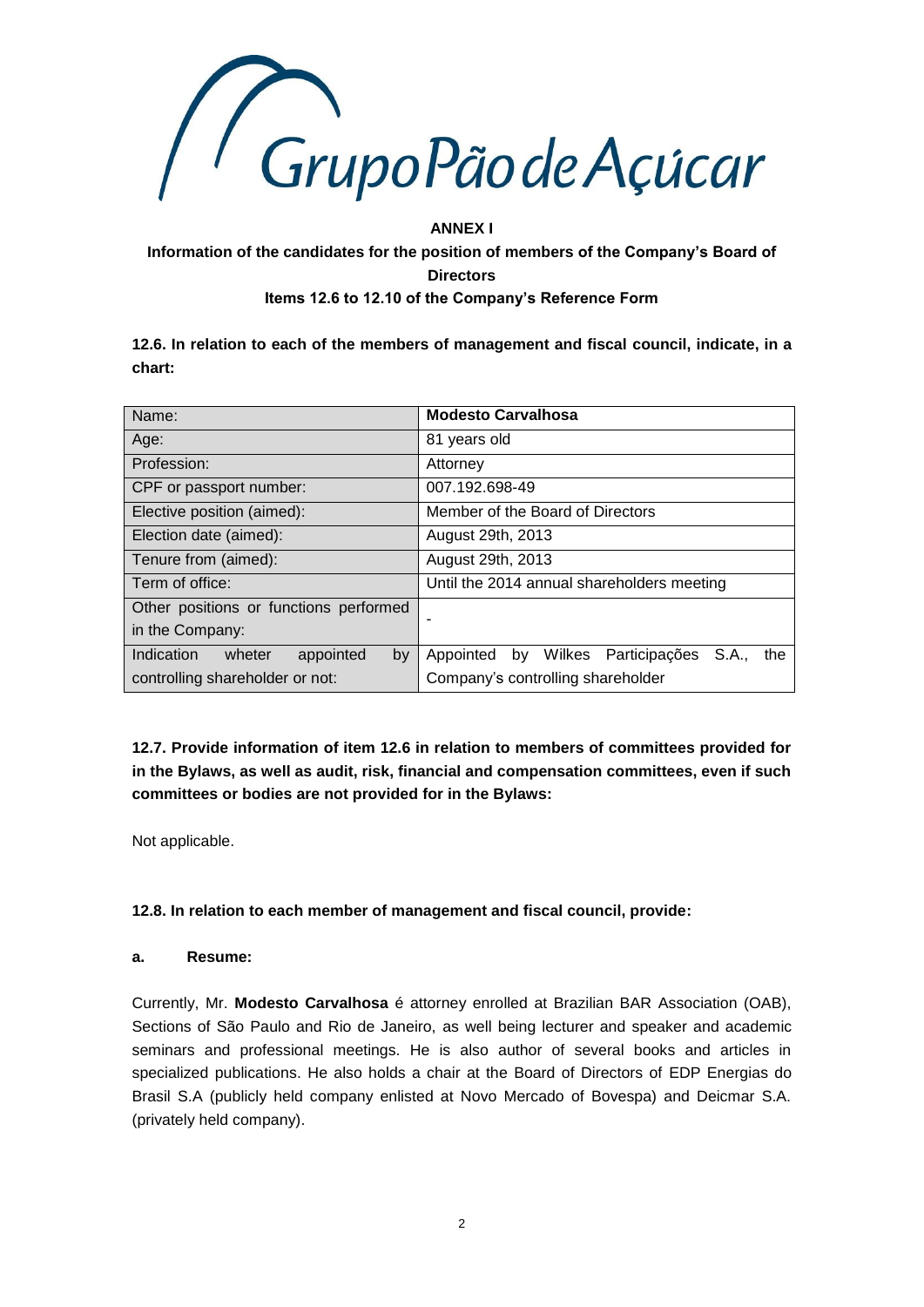

Mr. **Modesto Carvalhosa** holds the herein titles: (i) Bachelor in Law – Universidade de São Paulo – USP – 1957; (ii) PhD in Law – Universidade de São Paulo – USP – 1966; (iii) Professor of Corporate Law at the Universidade de São Paulo – USP – 1972.

He also counts with a large experience at the academic field, being Professor of Corporate Law at the Universidade de São Paulo, USP, between the years of 1971/1985.

Mr. **Modesto Carvalhosa** was a Member of the International Faculty for Corporate & Capital Market Law and the Securities Regulation, Philadelphia, U.S.A. between 1975/1985 and Legal counselor for the São Paulo Stock Exchange, BOVESPA, between 1965/1975, as well as President of the Brazilian Bar Association Ethics Court in São Paulo, OAB/SP, between 1991/1994.

**b. Description of any of the following events which have occurred in the previous 5 years: (i) any criminal conviction; (ii) any conviction within an administrative proceeding conducted by CVM and the penalties applied; and (iii) any conviction not subject to appeal, judicial or administrative, which has suspended or forbidden the performance of any professional or commercial activity.**

Mr. **Modesto Carvalhosa** has nothing to declare and is not subject to any of the possibilities listed in this item.

**12.9. Provide information on marital relationship, civil partnership or family connection (up to second degree) among: (a) the Company's managers; (b) (i) the Company's managers and (ii) managers of companies directly or indirectly controlled by the Company; (c) (i) managers of companies directly or indirectly controlled by the Company and (ii) the Company's direct or indirect controlling persons or companies; and (d) (i) the Company's managers and (ii) managers of the Company's direct or indirect controlling companies.**

Mr. **Modesto Carvalhosa** has nothing to declare and is not subject to any of the possibilities listed in this item.

**12.10. Provide information on subordination relationship, rendering of services or controlling relationships existing in the last 3 fiscal years, between management members and (a) companies directly or indirectly controlled by the Company; (b) the Company's direct or indirect controlling persons or companies; and (c) where relevant, supplier, client, borrower or creditor of the Company, of companies controlled by the Company, of the Company's controlling persons or companies and of companies controlled by any of such persons or companies.**